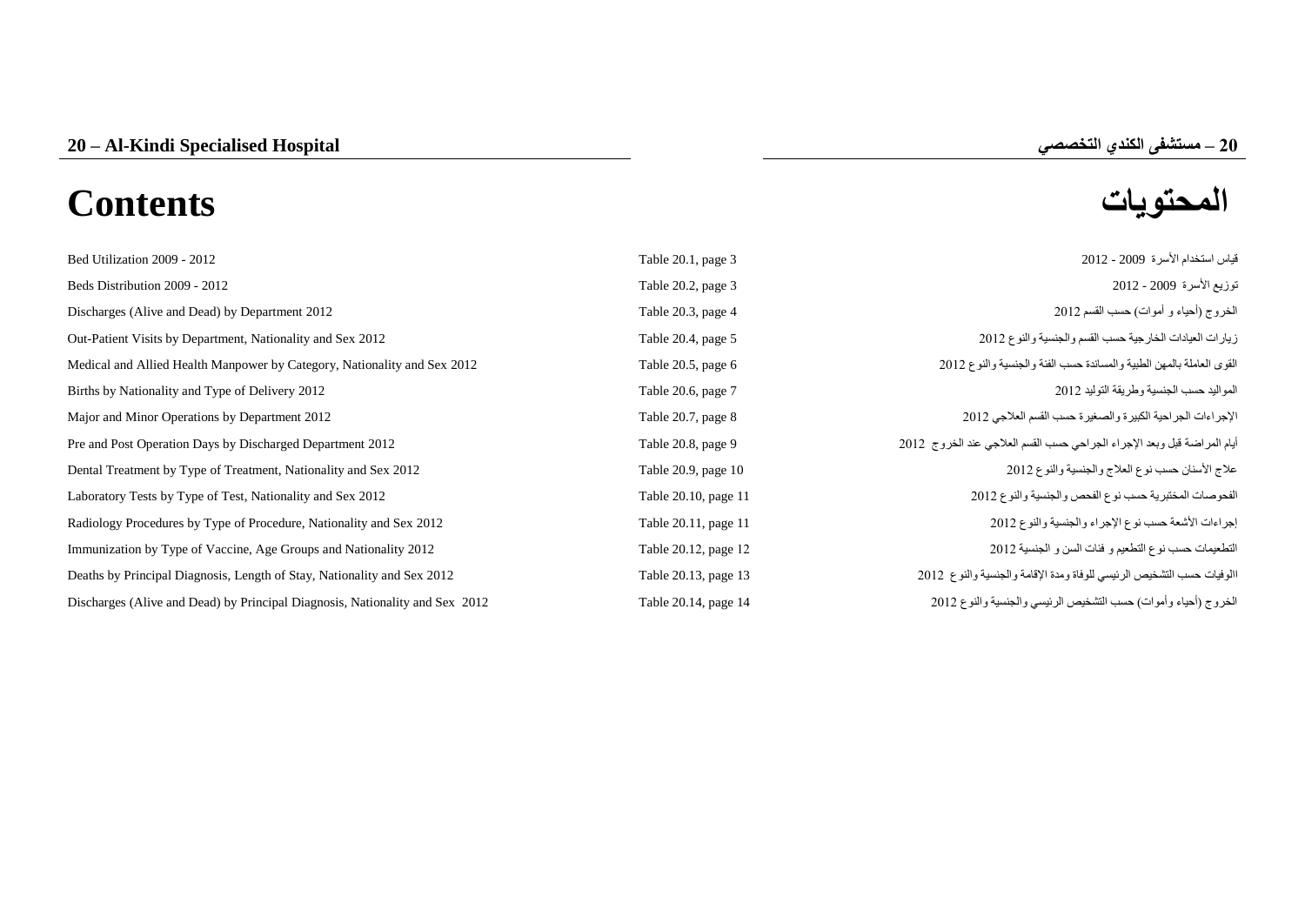<span id="page-1-0"></span>

| <b>Description</b>      | 2012  | 2011  | 2010  | 2009  | البيان                  |
|-------------------------|-------|-------|-------|-------|-------------------------|
| Total admissions        | 2,410 | 1,939 | 1,595 | 952   | إجمالي الدخول           |
| Total discharges        | 2,410 | 1,939 | 1,527 | 952   | إجمالي الخروج           |
| Number of beds          | 18    | 17    | 17    | 17    | عدد الأسر ة             |
| Bed days available      | 6,588 | 6,205 | 6,205 | 6,205 | أيام الأسرة             |
| Patient days-overnight  | 801   | 718   | 676   | 377   | أيام المرضي             |
| Patients days $<$ 1 day | 1,399 | 1,276 | 866   | 518   | أيام المرضىي أقل من يوم |
| Total patients days     | 2,200 | 1,994 | 1,542 | 895   | جملة أيام المرضى        |
| Bed occupancy rate      | 33.4  | 32.1  | 24.9  | 14.4  | معدل أشغال السرير       |
| Turnover rate           | 133.9 | 114.1 | 89.8  | 56.0  | معدل دور ان السر بر     |
| Turnover interval       | 1.8   | 2.2   | 3.1   | 5.6   | فترة فراغ السرير        |
| Average daily admission | 6.6   | 5.3   | 4.4   | 2.6   | متوسط الدخول اليومي     |
| Average daily discharge | 6.6   | 5.3   | 4.2   | 2.6   | متوسط الخروج اليومي     |
| Average length of stay  | 0.9   | 1.0   | 1.0   | 0.9   | منّه سط مدة الأقامة     |

#### **جدول 20.1 Table قياس استخدام األسرة 2009 - 2012 Bed Utilization 2009 - 2012**

#### **توزيع األسرة 2009 - 2012 Beds Distribution 2009 - 2012 جدول 20.2 Table**

| <b>Service</b>                      | 2012   | 2011 | 2010 | 2009 | الخدمة                                     |
|-------------------------------------|--------|------|------|------|--------------------------------------------|
| Day Case Unit<br>Private Ward (VIP) | 8<br>2 | 2    |      |      | وحدة الإقامة القصيرة<br>الجناح الخاص       |
| Intensive Care Unit                 |        |      |      |      | وحدة العناية القصوى                        |
| Medical / Surgical                  | 4      | 4    | 4    | 4    | الباطنية / الجر احة                        |
| Obstetrics / Gynecology             | 3      | 3    |      | 3    | أمراض النساء والولادة                      |
| <b>Total</b>                        | 18     | 17   | 17   | 17   | الحملة                                     |
| Special Care Baby Unit / Nursery    |        |      |      |      | وحدة العنابة الخاصبة بالمو البد / الحضبانة |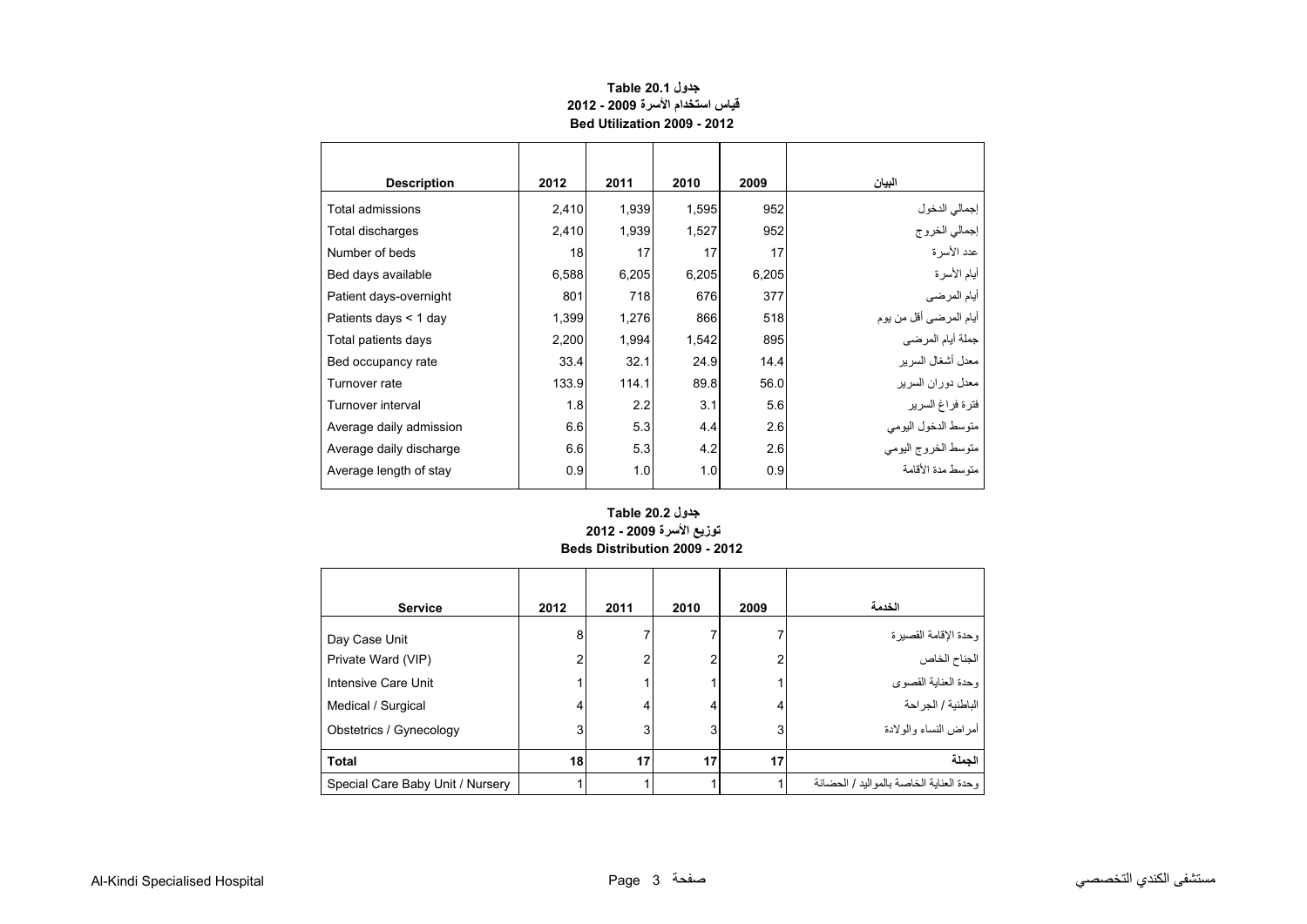### <span id="page-2-0"></span>**األحياء Alive األموات Dead الجملة Total العدد العدد العدد Department % No. % No. % No. القسم** الباطنية 312 13.0 - - **312** 12.9 Medical أنف وأذن وحنجرة وادة المجمع المجمع المجمع المجمع المجمع المجمع المجمع المجمع المجمع المجمع المجمع المجمع المجمع المج<br>المجمع المجمع المجمع المجمع المجمع المجمع المجمع المجمع المجمع المجمع المجمع المجمع المجمع المجمع المجمع المجم أمراض النساء والوالدة <sup>453</sup> 18.8 - - **<sup>453</sup>** 18.8 Gynecology / Obstetrics **Discharges (Alive and Dead) by Department 2012**

الجراحة 1,273 52.8 1 100.0 **1,274** 52.9 Surgery

العيون 9 0.4 - - **9** 0.4 Opthalmology **الجملة 2,409 100.0 <sup>1</sup> 100.0 2,410 100.0 Total** 

Paediatric **11.5** 11.5 **276** - 11.5 276

## **جدول 20.3 Table الخروج (أحياء <sup>و</sup> أموات) حسب القسم <sup>2012</sup>**

الأطفال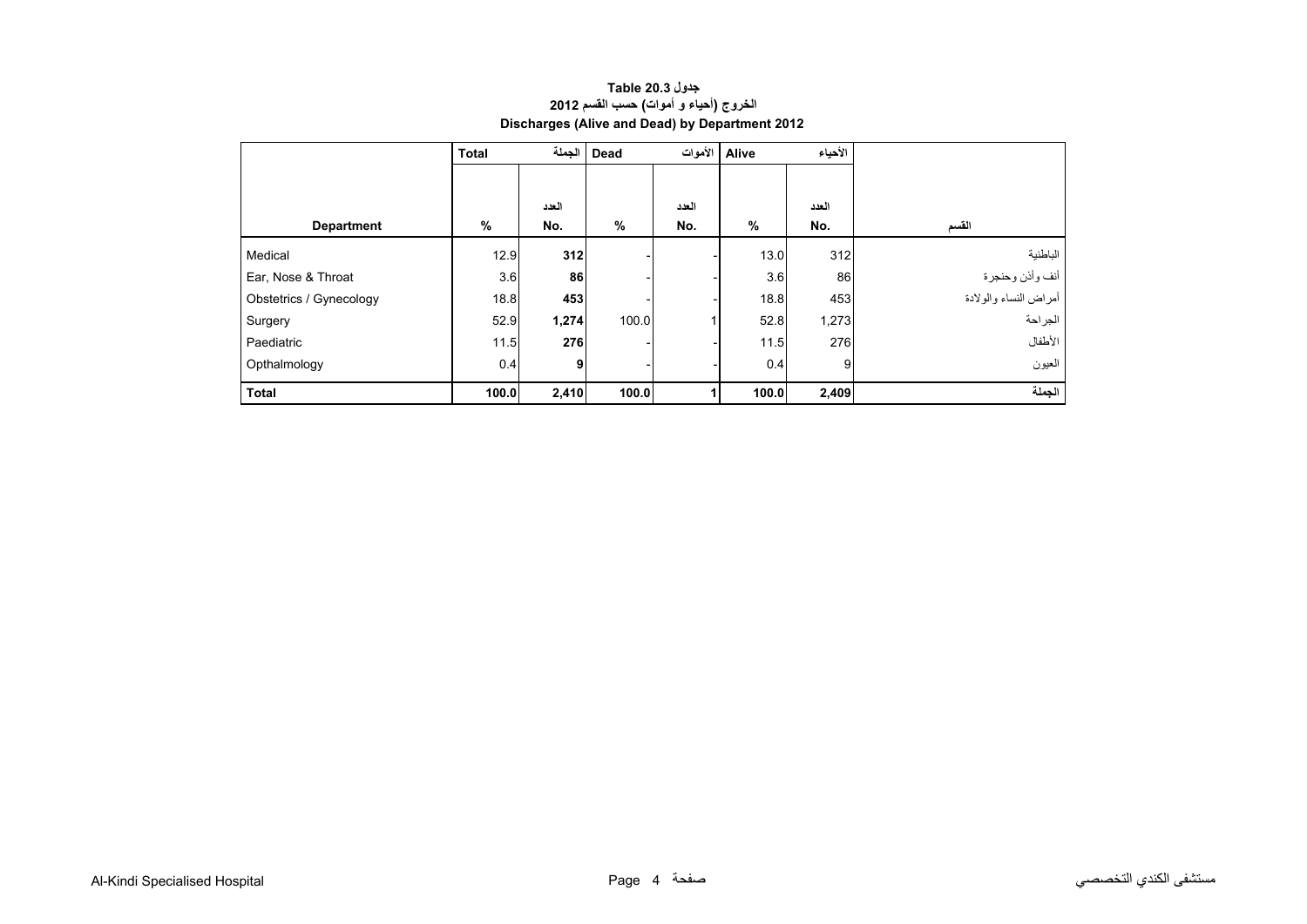<span id="page-3-0"></span>

|                         | <b>Total</b> |        | الجملة    | Non-Bahraini |        | غیر بحرینی     | <b>Bahraini</b> |        | بحريني    |                       |
|-------------------------|--------------|--------|-----------|--------------|--------|----------------|-----------------|--------|-----------|-----------------------|
|                         |              |        |           |              |        |                |                 |        |           |                       |
|                         | الجملة       | أننى   | نكر       | الجملة       | أننى   | نكر            | الجملة          | أنشى   | نكر       |                       |
| <b>Department</b>       | Total        | Female | Male      | <b>Total</b> | Female | <b>Male</b>    | <b>Total</b>    | Female | Male      | القسم                 |
| A & E Clinic            | 11,482       | 5,379  | 6,103     | 1,219        | 537    | 682            | 10,263          | 4,842  | 5,421     | عيادة الطوارئ         |
| Dental                  | 21,298       | 9,667  | 11,631    | 6,906        | 4,044  | 2,862          | 14,392          | 5,623  | 8,769     | الأسنان               |
| Medical                 | 6,350        | 3,417  | 2,933     | 2,137        | 906    | 1,231          | 4,213           | 2,511  | 1,702     | الأمراض الباطنية      |
| Obstetrics & Gynecology | 5,486        | 5,486  | <b>NA</b> | 1,136        | 1,136  | <b>NA</b>      | 4,350           | 4,350  | <b>NA</b> | أمراض النساء والولادة |
| Paediatrics             | 6,527        | 2,866  | 3,661     | 1,707        | 973    | 734            | 4,820           | 1,893  | 2,927     | أمراض الأطفال         |
| Surgical                | 3,261        | 1,843  | 1,418     | 303          | 150    | 153            | 2,958           | 1,693  | 1,265     | الجراحة               |
| Orthopedics & Fractures | 4,909        | 2,007  | 2,902     | 246          | 139    | 107            | 4,663           | 1,868  | 2,795     | العظام والكسور        |
| Dermatology             | 6,616        | 3,848  | 2,768     | 601          | 327    | 274            | 6,015           | 3,521  | 2,494     | الأمراض الجلدية       |
| Urology                 | 912          | 206    | 706       | 70           | 13     | 57             | 842             | 193    | 649       | أمراض المسالك البولية |
| Gastroenterology        | 5,321        | 3,143  | 2,178     | 613          | 375    | 238            | 4,708           | 2,768  | 1,940     | أمراض الجهاز الهضمى   |
| <b>Dietitian</b>        | 55           | 32     | 23        | 13           | 6      | $\overline{7}$ | 42              | 26     | 16        | النغذية               |
| Physiotherapy           | 15,819       | 7,826  | 7,993     | 1,271        | 536    | 735            | 14,548          | 7,290  | 7,258     | العلاج الطبيعي        |
| Ear, Nose and Throat    | 1,904        | 835    | 1,069     | 405          | 166    | 239            | 1,499           | 669    | 830       | أنف وأذن وحنجرة       |
| <b>Total</b>            | 89,940       | 46,555 | 43,385    | 16,627       | 9,308  | 7,319          | 73,313          | 37,247 | 36,066    | الجملة                |

#### **جدول 20.4 Table زيارات العيادات الخارجية حسب القسم والجنسية والنوع <sup>2012</sup> Out-Patient Visits by Department, Nationality and Sex 2012**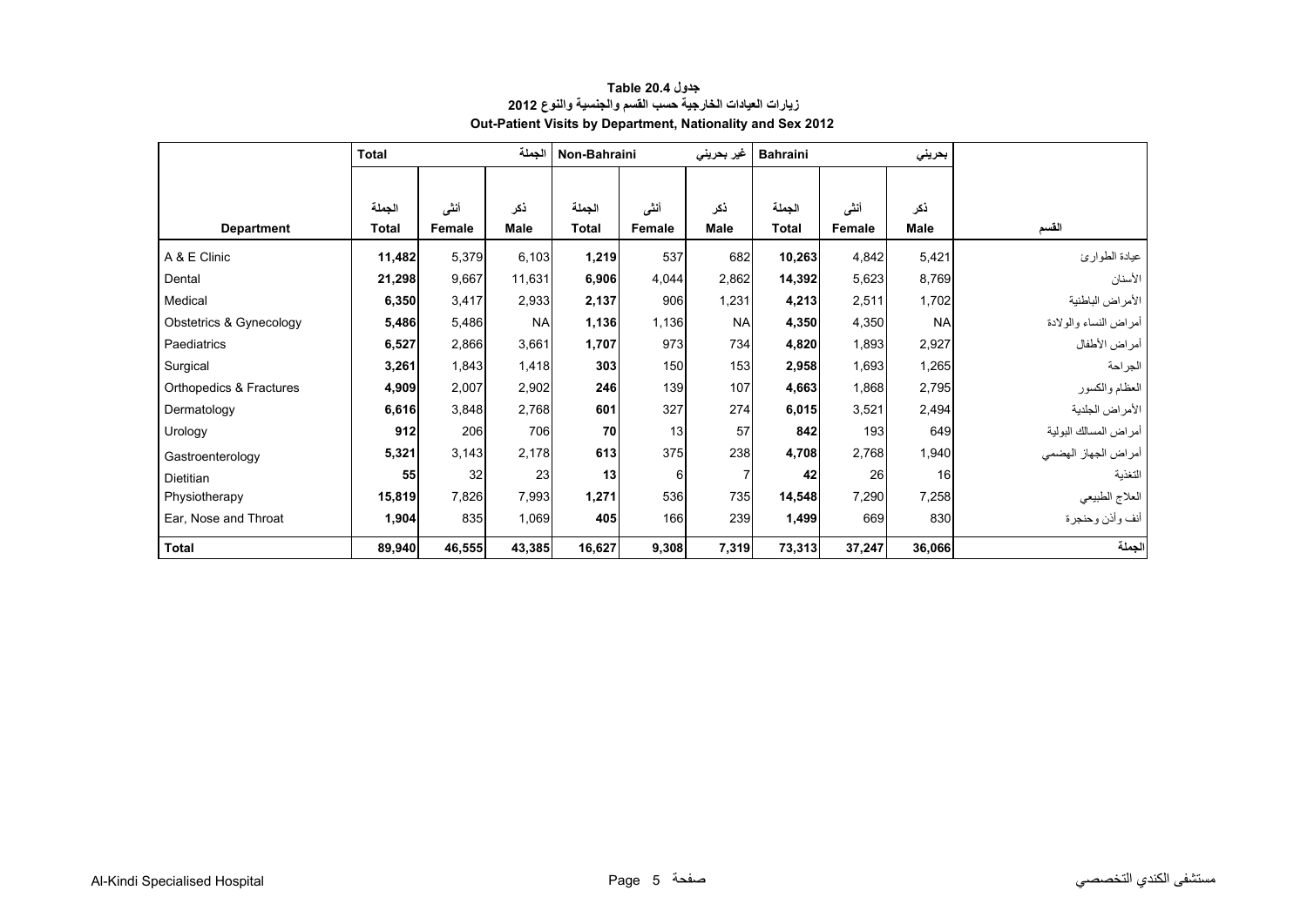#### **جدول 20.5 Table القوى العاملة بالمھن الطبية والمساندة حسب الفئة <sup>و</sup> الجنسية <sup>و</sup> النوع <sup>2012</sup> Medical and Allied Health Manpower by Category, Nationality and Sex 2012**

<span id="page-4-0"></span>

|                                                         | <b>Total</b>    |                | الجملة      | Non-Bahraini           |                |             | Bahraini   غير بحريني |                | بحريني      |                                             |
|---------------------------------------------------------|-----------------|----------------|-------------|------------------------|----------------|-------------|-----------------------|----------------|-------------|---------------------------------------------|
| Category                                                | الجملة<br>Total | أنشى<br>Female | نكر<br>Male | الجملة<br><b>Total</b> | أنشى<br>Female | ذكر<br>Male | الجملة<br>Total       | أننى<br>Female | ذكر<br>Male | الفئة                                       |
| Physicians                                              | 30 <sup>°</sup> |                | 23          | 14                     |                | 11          | 16                    |                | 12          | الأطباء                                     |
| Dentists                                                | 10 <sup>1</sup> | 5              | 5           |                        |                |             |                       |                |             | أطباء الأسنان                               |
| Pharmacists & Technicians                               |                 |                |             |                        |                |             |                       |                |             | الصيادلة وفنيو صيدلة                        |
| Nurses*                                                 | 52              | 48             |             | 48                     | 46             |             |                       |                |             | الممرضين *                                  |
| Dental Hygienists & Technicians                         |                 | 3              |             |                        | 3              |             |                       |                |             | فنيو صحة الفم والأسنان<br>محللو وفنيو مختبر |
| Laboratory Technologists & Technicians                  |                 |                |             |                        |                |             |                       |                |             |                                             |
| Radiographers & Technicians                             |                 |                |             |                        |                |             |                       |                |             | مصىورو وفنيو أشعة                           |
| Physiotherapists, Occupational Therapists & Technicians |                 |                |             |                        |                |             |                       |                |             | فنيو علاج طبيعي وتأهيل مهني                 |
| Electro Cardiogram technician                           |                 |                |             |                        |                |             |                       |                |             |                                             |

\* الممرضين العمليين والفئات الأقل الأقل الأقل الأقل للمعليين والفئات الأقل والفئات الأقل الممرضين العمليين والفئات الأقل الأقل الممرضين الممرضين الممليين والفئات الأقل الأقل المعمليين والفئات الأقل الممرضيين العمليين والف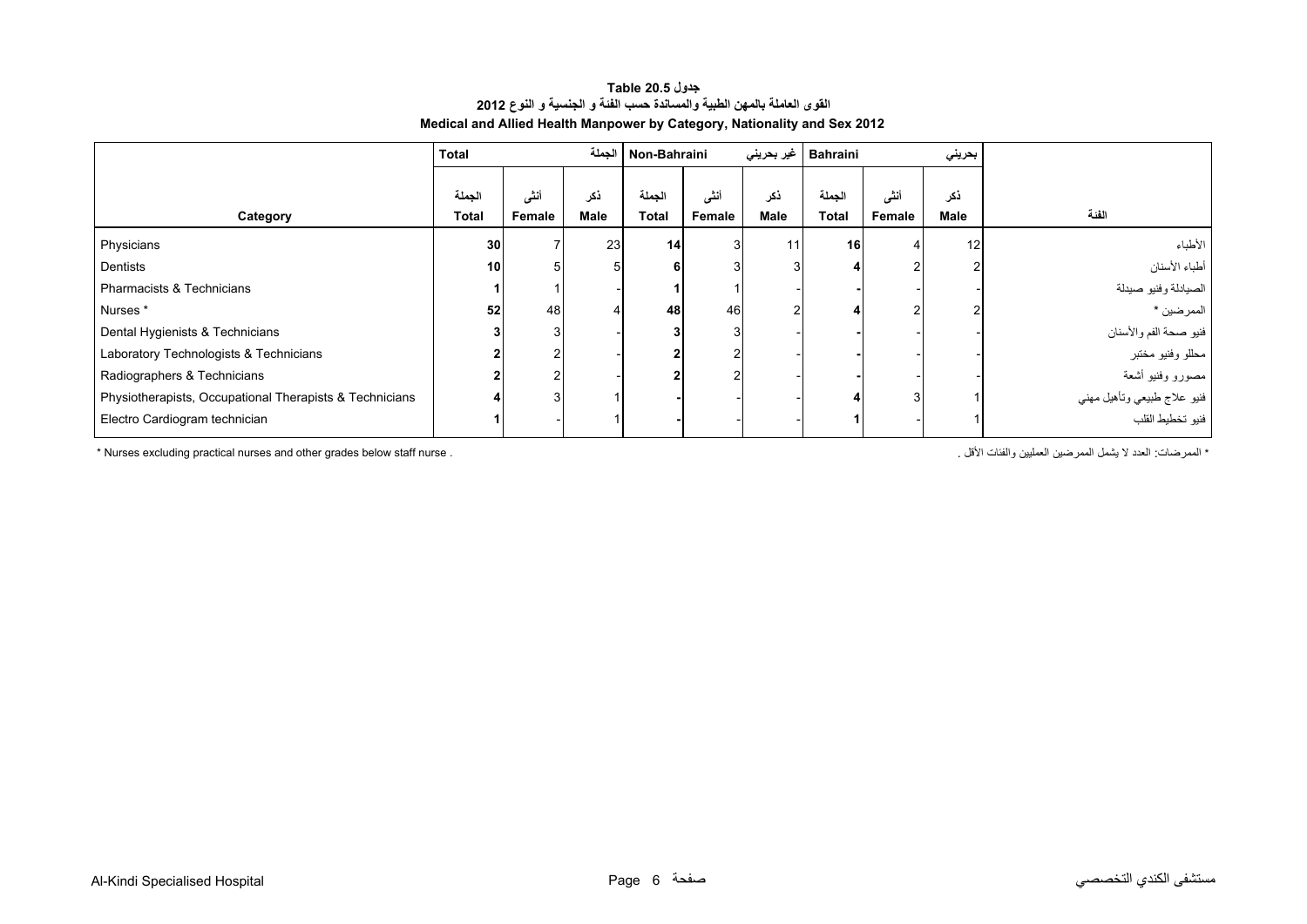<span id="page-5-0"></span>

|                           |               |               |                   | <b>Live Births</b>   |                |                      | المواليد الأحياء |                         |
|---------------------------|---------------|---------------|-------------------|----------------------|----------------|----------------------|------------------|-------------------------|
| <b>Births</b>             | جملة          | المواليد      | جملة المواليد     | Premature            | الخدج          | <b>Full Term</b>     | مكتمل            | المواليد                |
|                           | المواليد      | الموتى        | الأحياء           | مشوه                 | سليم           | مشوه                 | سليم             |                         |
| Nationality / type        | <b>Total</b>  | <b>Still</b>  | <b>Total Live</b> | Congenital           | <b>Normal</b>  | Congenital           | <b>Normal</b>    | الجنسية / طريقة التوليد |
| of delivery               | <b>Births</b> | <b>Births</b> | <b>Births</b>     | <b>Abnormalities</b> |                | <b>Abnormalities</b> |                  |                         |
| <b>Bahraini</b>           |               |               |                   |                      |                |                      |                  | بحريني                  |
| Normal Delivery           |               |               |                   |                      |                |                      |                  | ولادة طبيعية            |
| Vertex                    | 47            |               | 47                |                      |                |                      |                  | ر أسي 46                |
| <b>Breech</b>             |               |               |                   |                      |                |                      |                  | مقعدة -                 |
|                           |               |               |                   |                      |                |                      |                  |                         |
| <b>Assisted Delivery</b>  |               |               |                   |                      |                |                      |                  | ولادة بالمساعدة         |
| Vacuum                    | 6             |               | 6                 |                      |                |                      |                  | شفط 6                   |
| Forceps                   |               |               |                   |                      |                |                      |                  | جفت                     |
| Caesarian section         | 58            |               | 58                |                      | 4              |                      |                  | قبصرية 54               |
| <b>Total Bahraini</b>     | 111           |               | 111               |                      | 5              |                      | 106              |                         |
|                           |               |               |                   |                      |                |                      |                  | الجملة بحرين <i>ي</i>   |
| Non-Bahraini              |               |               |                   |                      |                |                      |                  | غير بحرين <i>ي</i>      |
| Normal Delivery           |               |               |                   |                      |                |                      |                  | ولادة طبيعية            |
| Vertex                    | 14            |               | 14                |                      |                |                      |                  | ر أسي 13                |
| <b>Breech</b>             |               |               |                   |                      |                |                      |                  | مقعدة ا-                |
|                           |               |               |                   |                      |                |                      |                  |                         |
| <b>Assisted Delivery</b>  |               |               |                   |                      |                |                      |                  | ولادة بالمساعدة         |
| Vacuum                    |               |               |                   |                      |                |                      |                  | شفط 1                   |
| Forceps                   |               |               |                   |                      |                |                      |                  | جفت  -                  |
| Caesarian section         | 20            |               | 19                |                      |                |                      |                  | قيصرية 18               |
| <b>Total Non-Bahraini</b> | 35            | 1             | 34                |                      | $\mathbf 2$    |                      | 32               | الجملة غير بحريني       |
|                           |               |               |                   |                      |                |                      |                  | الجملة الكلية           |
| <b>Grand Total</b>        | 146           | $\mathbf{1}$  | 145               |                      | $\overline{7}$ |                      | 138              |                         |

#### **جدول 20.6 Table المواليد حسب الجنسية وطريقة التوليد <sup>2012</sup> Births by Nationality and Type of Delivery 2012**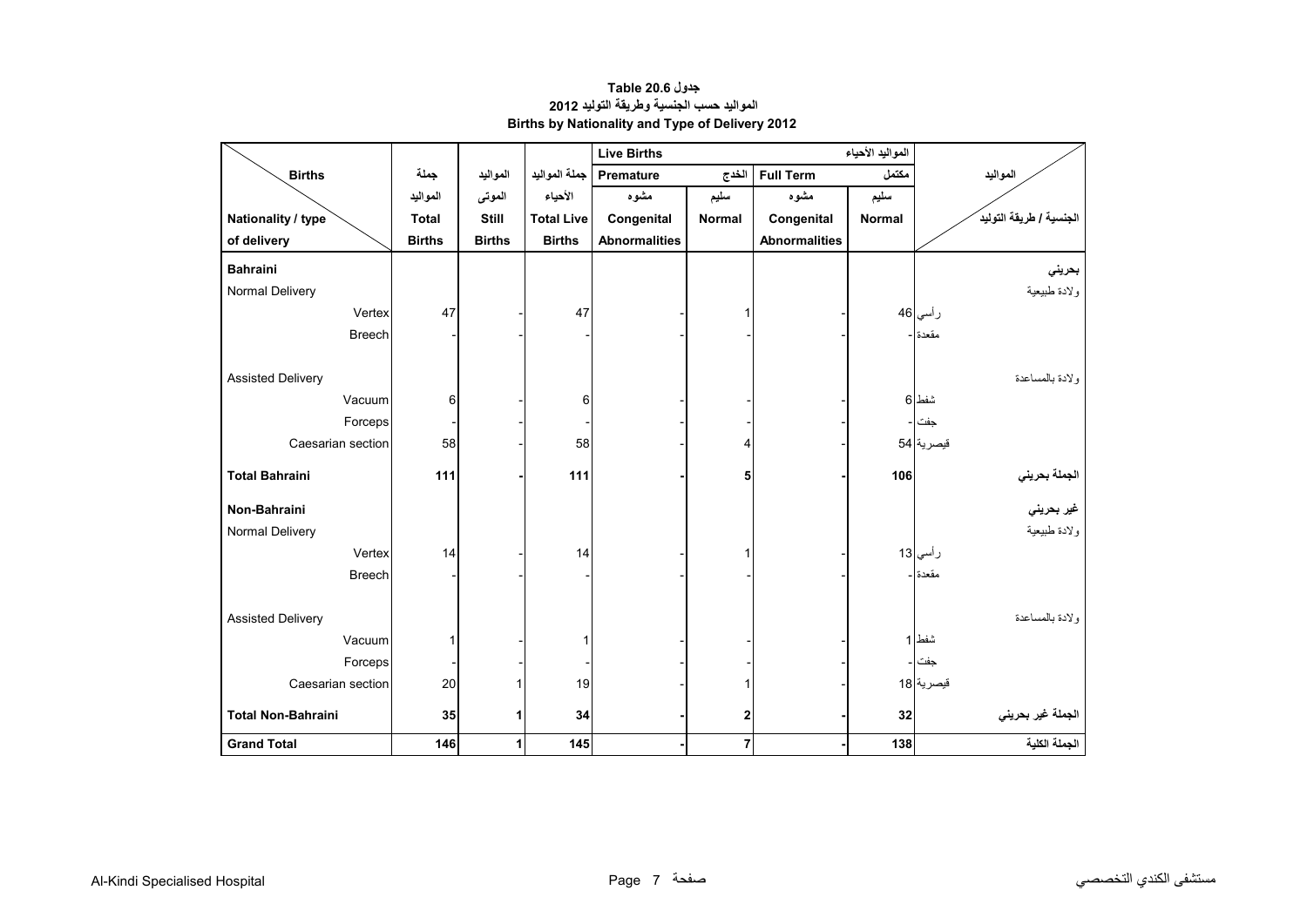<span id="page-6-0"></span>

|                        | <b>Procedure Type</b> |              | نوع الإجراء |                        |
|------------------------|-----------------------|--------------|-------------|------------------------|
|                        |                       |              |             |                        |
|                        | الجملة                | صغيرة        | كبيرة       |                        |
| <b>Department</b>      | <b>Total</b>          | <b>Minor</b> | Major       | القسم                  |
| <b>General Surgery</b> | 535                   | 448          | 87          | الجز احة العامة        |
| Orthopedics & Fracture | 183                   | 147          | 36          | العظام                 |
| <b>Plastic Surgery</b> | 202                   | 160          | 42          | جراحة التجميل          |
| Paediatrics            | 143                   | 129          | 14          | أمراض الأطفال          |
| Ear, Nose & Throat     | 59                    | 56           | 3           | أنف وأذن وحنجرة        |
| Opthalmology           | 9                     | 9            |             | أمراض العيون           |
| Gynecology             | 290                   | 160          | 130         | أمراض النساء           |
| Dental                 | 197                   | 197          |             | الأسنان                |
| Gastroenterology       | $\mathbf 2$           | 2            |             | أمراض الجهاز الهضمي    |
| Urology                | 123                   | 99           | 24          | أمر اض المسالك البولبة |
| <b>Total</b>           | 1,743                 | 1,407        | 336         | الجملة                 |

#### **جدول 20.7 Table اإلجراءات الجراحية الكبيرة <sup>و</sup> الصغيرة حسب القسم العالجي <sup>2012</sup> Major and Minor Operations by Department 2012**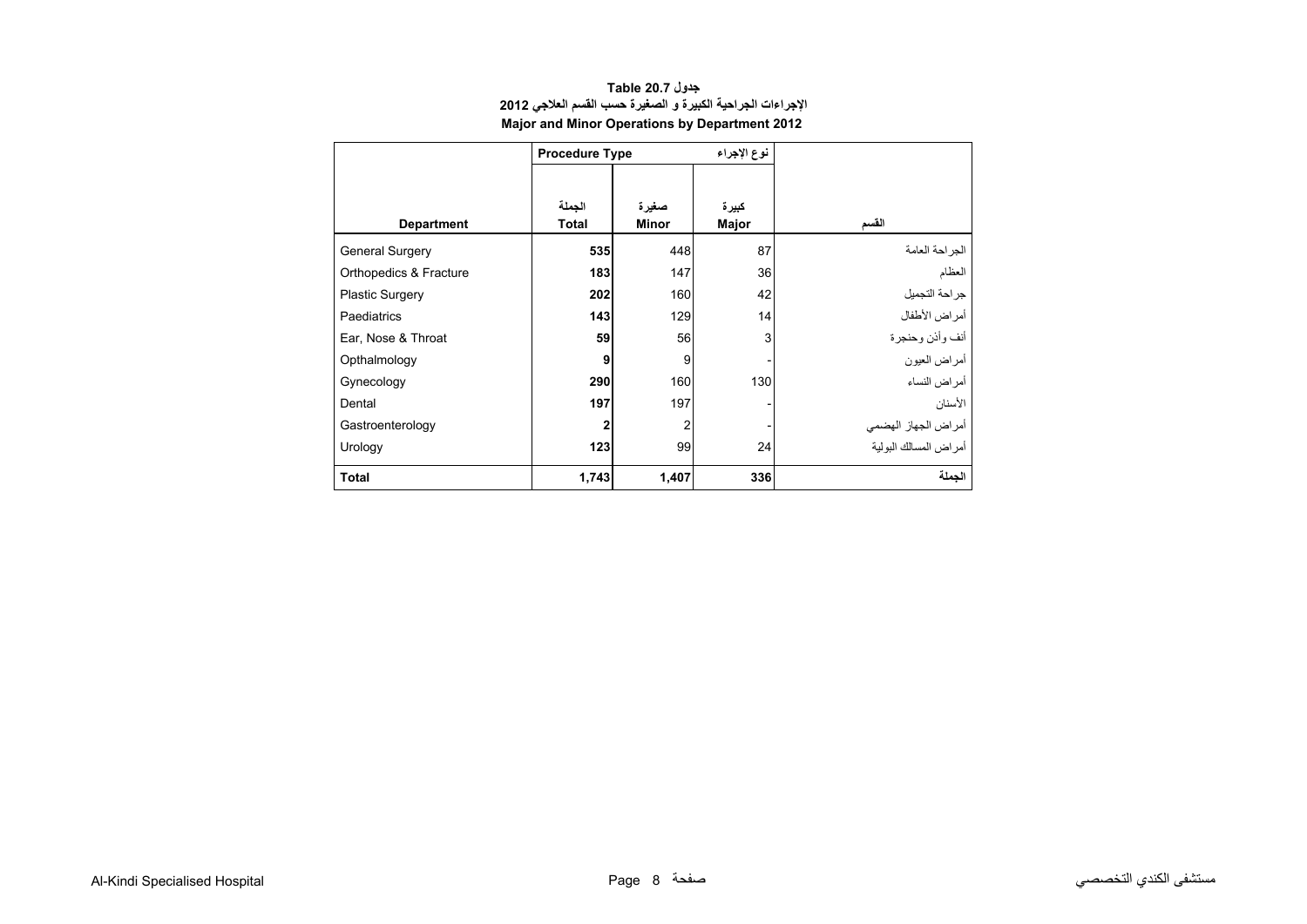<span id="page-7-0"></span>

| <b>Department</b>       | 2012 | القسم                    |
|-------------------------|------|--------------------------|
| Medical                 |      | الباطنية                 |
| Surgery                 | 793  | الجراحة                  |
| Opthalmology            | 9    | العيون                   |
| Ear, Nose & Throat      | 86   | الأنف و الأذن و الحنجر ة |
| Dental                  | 197  | الأسنان                  |
| Paediatrics             | 200  | أمراض الأطفال            |
| Orthopedics & Fracture  | 200  | جراحة العظام والكسور     |
| Plastic Surgery & Burns | 319  | جراحة التجميل والحروق    |
| Obstetrics/Gynecology   | 491  | أمر اض النساء والو لادة  |

#### **جدول 20.8 Table أيام المراضة قبل وبعد اإلجراء الجراحي حسب القسم العالجي عند الخروج <sup>2012</sup> Pre and Post Operation Days by Discharged Department 2012**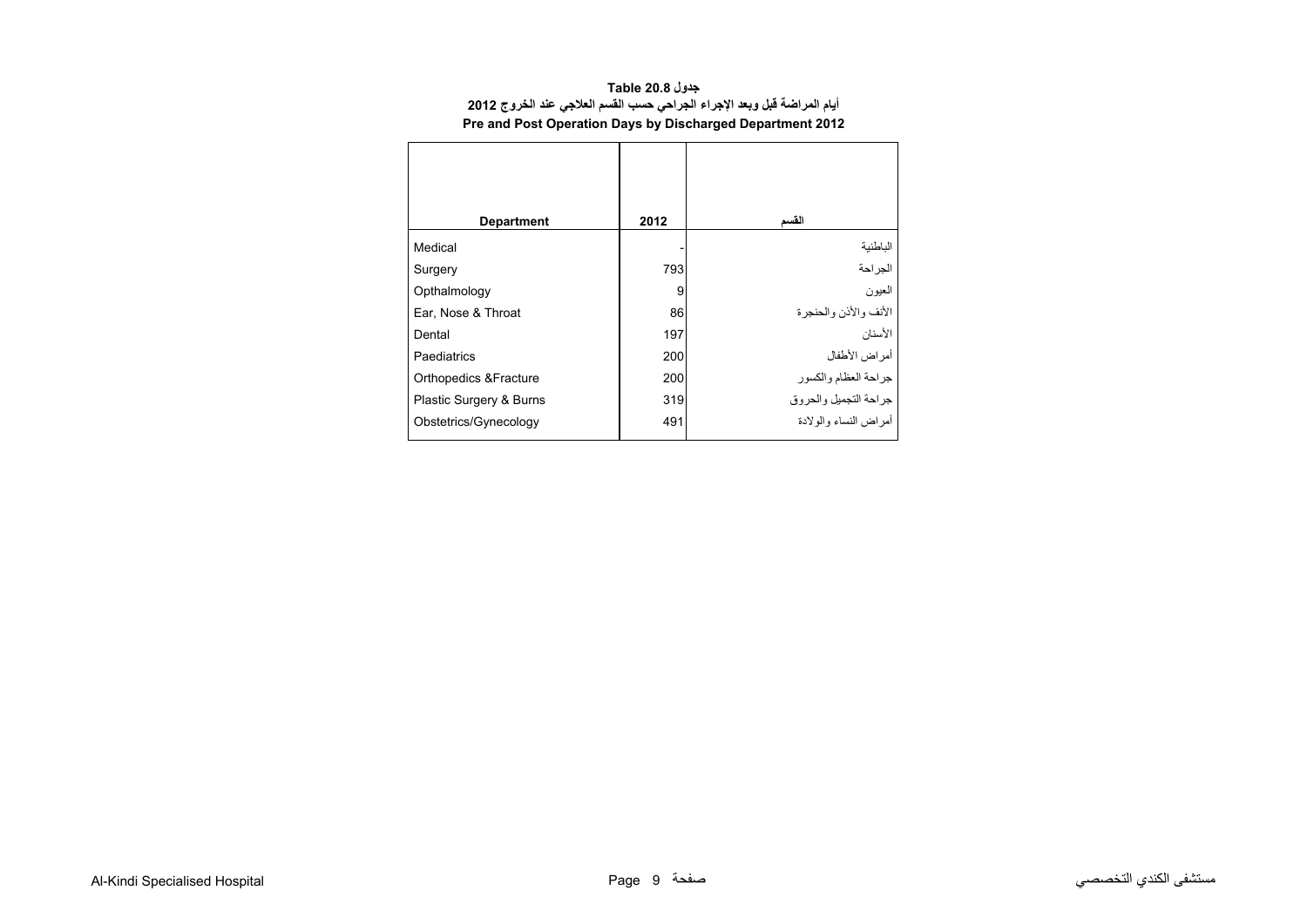<span id="page-8-0"></span>

|                          | <b>Total</b> |        | الجملة | Non-Bahraini |        | غیر بحرینی | <b>Bahraini</b> |        | بحريني |                |
|--------------------------|--------------|--------|--------|--------------|--------|------------|-----------------|--------|--------|----------------|
|                          |              |        |        |              |        |            |                 |        |        |                |
|                          | الجملة       | أننى   | ذكر    | الجملة       | أننى   | نكر        | الجملة          | أنشى   | ذكر    |                |
| <b>Type of Treatment</b> | Total        | Female | Male   | Total        | Female | Male       | <b>Total</b>    | Female | Male   | نوع العلاج     |
| General treatment        | 3,000        | 1,400  | 1,600  | 1,100        | 700    | 400        | 1,900           | 700    | 1,200  | العلاج العام   |
| Gum treatment            | 5,955        | 1,275  | 4,680  | 1,255        | 825    | 430        | 4,700           | 450    | 4,250  | علاج اللثة     |
| Nerve                    | 3,110        | 1,650  | 1,460  | 1,560        | 900    | 660        | 1,550           | 750    | 800    | علاج الأعصاب   |
| Surgical treatment       | 563          | 225    | 338    | 213          | 125    | 88         | 350             | 100    | 250    | العلاج الجراحي |
| Filling                  | 8,275        | 4,910  | 3,365  | 2,615        | 1,400  | 1,215      | 5,660           | 3,510  | 2,150  | الحشو          |
| Extraction               | 195          | 105    | 90     | 90           | 50     | 40         | 105             | 55     | 50     | الخلع          |
| Denture                  | 31           | 17     | 14     | 13           | 9      |            | 18              | 8      | 10     | التركيب        |
| Orthodontics             | 169          | 85     | 84     | 60           | 35     | 25         | 109             | 50     | 59     | تقويم الأسنان  |
| <b>Total</b>             | 21,298       | 9,667  | 11,631 | 6,906        | 4,044  | 2,862      | 14,392          | 5,623  | 8,769  | الجملة         |

#### **جدول 20.9 Table عالج األسنان حسب نوع العالج والجنسية والنوع <sup>2012</sup> Dental Treatment by Type of Treatment, Nationality and Sex 2012**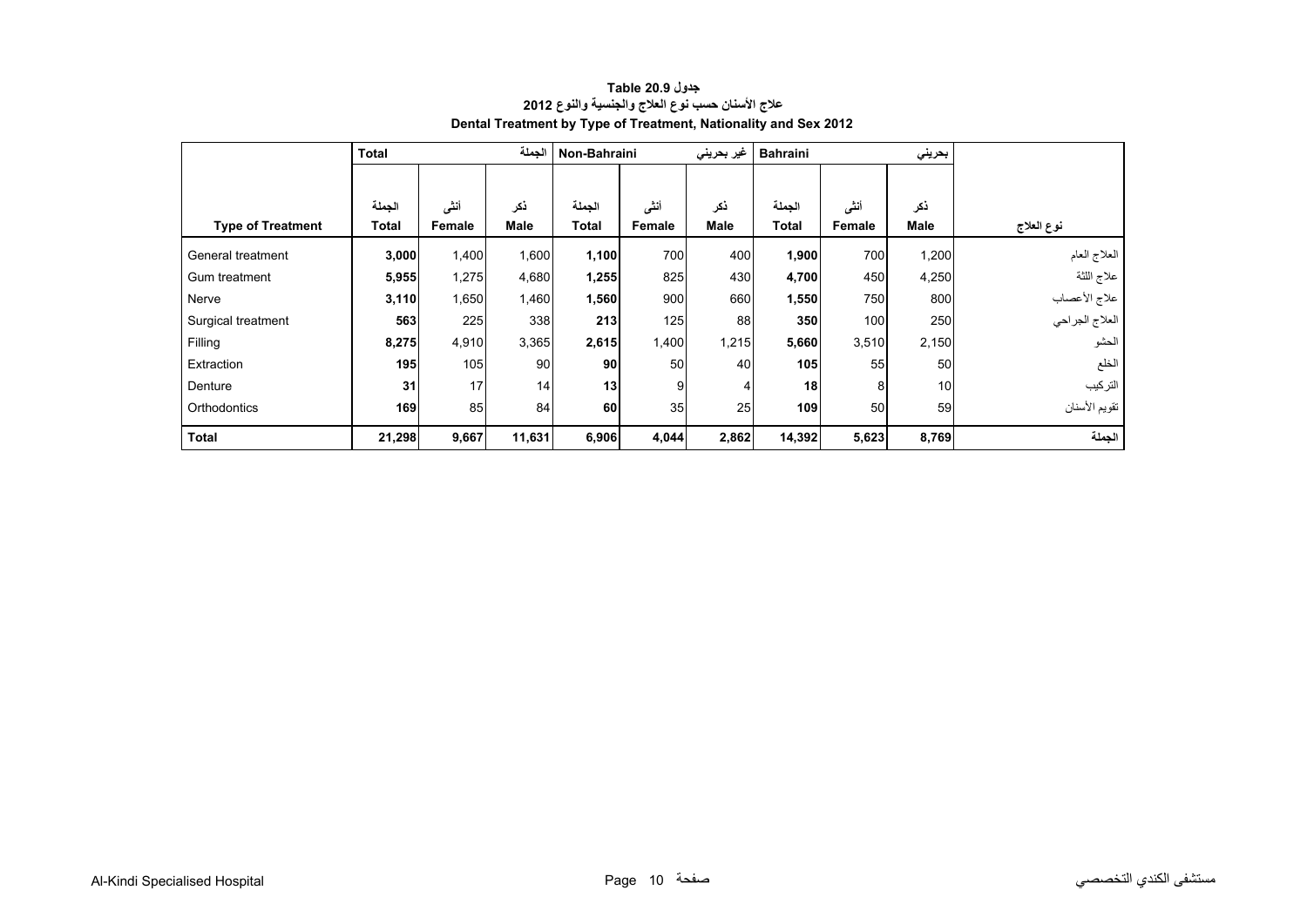<span id="page-9-0"></span>

|                                         | <b>Total</b> |        |             | Non-Bahraini الجملة |        |       | Bahraini غیر بحرینی |        | بحريني      |                                          |
|-----------------------------------------|--------------|--------|-------------|---------------------|--------|-------|---------------------|--------|-------------|------------------------------------------|
|                                         |              |        |             |                     |        |       |                     |        |             |                                          |
|                                         | الحملة       | أنشى   | ذكر         | الجملة              | أنشى   | ذكر   | الجملة              | أنشى   | نكر         |                                          |
| <b>Type of Test</b>                     | Total        | Female | <b>Male</b> | <b>Total</b>        | Female | Male  | Total               | Female | <b>Male</b> | نوع الفحص                                |
| Clinical chemistry of blood             | 4,254        | 2,410  | 1,844       | 702                 | 436    | 266   | 3,552               | 1,974  | 1,578       | فحص الدم الكيميائي                       |
| Clinical chemistry of other body fluids | 2,033        | 845    | 1,188       | 243                 | 65     | 178   | 1,790               | 780    | 1,010       | الفحو صات الكيميائية لسوائل الجسم الأخرى |
| Chemical function tests                 | 1,909        | 1,010  | 899         | 263                 | 96     | 167   | 1,646               | 914    | 732         | الفحوصات الكيميائية الوظيفية             |
| Endocrine function tests & enzymes      | 2,083        | 1,335  | 748         | 250                 | 88     | 162   | 1,833               | 1,247  | 586         | فحو صبات الغدد الصماء و الأنز يمات       |
| Microbiology                            | 1,409        | 1,008  | 401         | 133                 | 58     | 75    | 1,276               | 950    | 326         | الفحو صبات الميكر وبية                   |
| Serology & immunology                   | 1,566        | 848    | 718         | 286                 | 126    | 160   | 1,280               | 722    | 558         | فحوصات الأمصال والمناعة                  |
| Mycology & parasitology                 | 1,757        | 617    | 1,140       | 911                 | 65     | 846   | 846                 | 552    | 294         | فحوصات الفطريات والطفيليات               |
| Haematology                             | 4,652        | 2,628  | 2,024       | 512                 | 282    | 230   | 4,140               | 2,346  | 1,794       | تحاليل الدم                              |
| Histology/Cytopathology                 | 553          | 302    | 251         | 140                 | 77     | 63    | 413                 | 225    | 188         | فحو صبات الأنسجة المجهر ية               |
| Other laboratories tests                | 537          | 301    | 236         | 228                 | 123    | 105   | 309                 | 178    | 131         | فحوصات مختبرية أخرى                      |
| Total                                   | 20,753       | 11,304 | 9,449       | 3,668               | 1,416  | 2,252 | 17,085              | 9,888  | 7,197       | الحملة                                   |

#### **جدول 20.10 Table الفحوصات المختبرية حسب نوع الفحص والجنسية والنوع <sup>2012</sup> Laboratory Tests by Type of Test, Nationality and Sex 2012**

#### **Radiology Procedures by Type of Procedure, Nationality and Sex 2012 جدول 20.11 Table إجراءات األشعة حسب نوع اإلجراء والجنسية والنوع <sup>2012</sup>**

|                                 | <b>Total</b> |                | الحملة      | Non-Bahraini |                 | غیر بحرین <i>ی</i> | <b>Bahraini</b> |                 | بحرينى             |               |
|---------------------------------|--------------|----------------|-------------|--------------|-----------------|--------------------|-----------------|-----------------|--------------------|---------------|
|                                 | لحملة        |                |             | الحملة       |                 |                    | الحملة          |                 |                    |               |
| <b>Type of Procedure</b>        | <b>Total</b> | أنشى<br>Female | ذكر<br>Male | <b>Total</b> | أننسى<br>Female | ذكر<br>Male        | <b>Total</b>    | أنشى<br>Female  | نکر<br><b>Male</b> | نوع الإجراء   |
|                                 |              |                |             |              |                 |                    |                 |                 |                    |               |
| Plain & general radiography     | 3,416        | 361. ا         | 2,055       | 7551         | 370             | 385                | 2,661           | 991             | .670               | تصوير عادي    |
| Radiography with contrast media | 55           | 22             | 33          | 7            | 5               | ົ                  | 48              | 17 <sub>l</sub> | 31                 | تصوير بالصبغة |
| <b>Total</b>                    | 3,471        | 1,383          | 2,088       | 762          | 375             | 387                | 2,709           | 008             | 1,701              | الحملة        |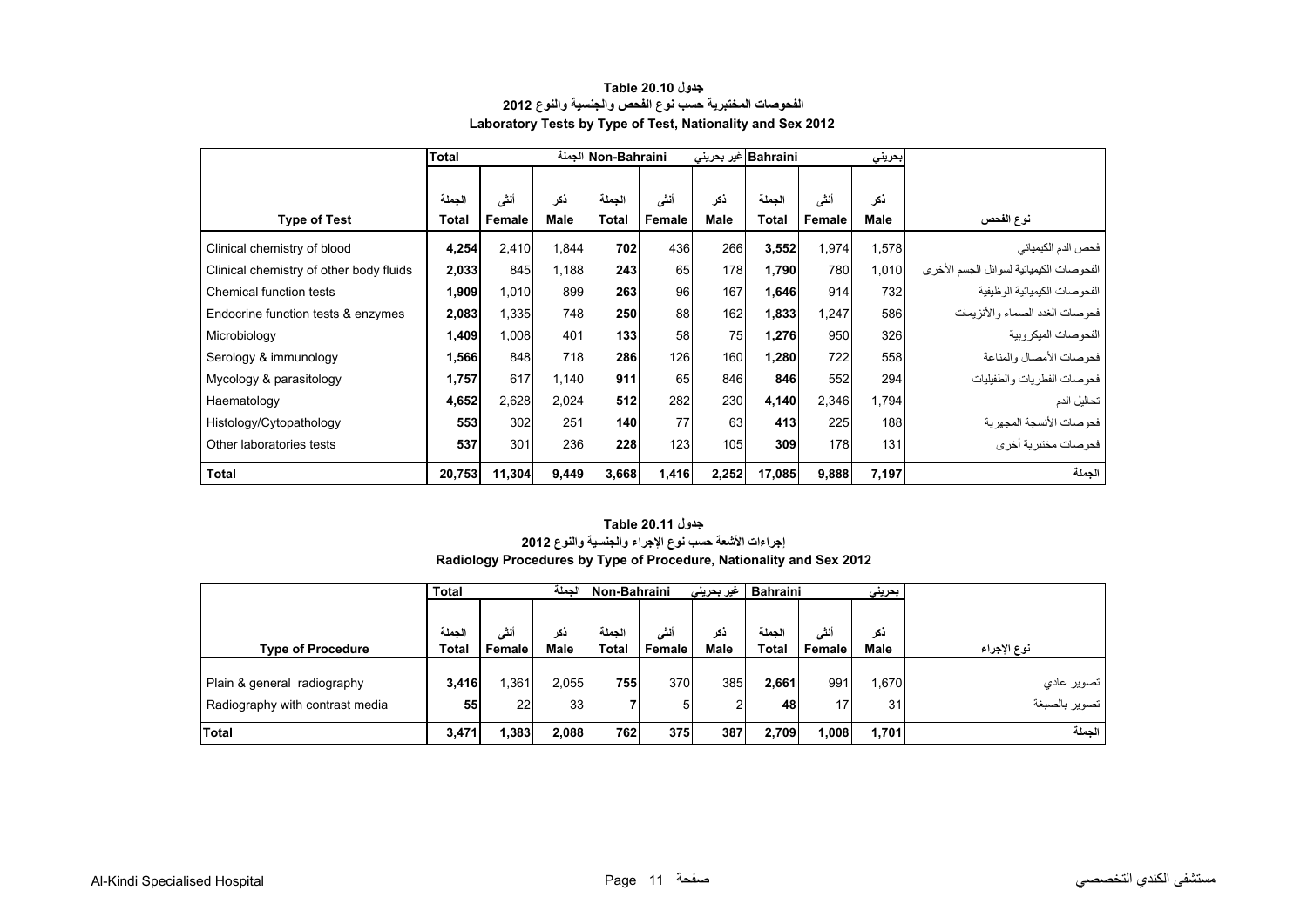<span id="page-10-0"></span>

|              | الجملة           |                   |              | من سنتين الى خمس سنوات |                   |              | من سنة الى سنتين |                   |              | أقل من سنة   |                   |                            |                                      |
|--------------|------------------|-------------------|--------------|------------------------|-------------------|--------------|------------------|-------------------|--------------|--------------|-------------------|----------------------------|--------------------------------------|
|              | <b>Total</b>     |                   |              | $2 - 5$ years          |                   |              | $1 - 2$ years    |                   |              | Below 1 year |                   |                            |                                      |
|              |                  |                   |              |                        |                   |              |                  |                   |              |              |                   |                            |                                      |
| الجملة       | غير بحريني       | بحريني            | الجملة       | غير بحريني             | بحريني            | الجملة       | غير بحريني       | بحريني            | الجملة       | غير بحريني   | بحريني            |                            | نوع التطعيم                          |
| <b>Total</b> | Non-             |                   | <b>Total</b> | Non-                   |                   | <b>Total</b> | Non-             |                   | <b>Total</b> | Non-         |                   |                            | Type of vaccine                      |
|              |                  | Bahraini Bahraini |              |                        | Bahraini Bahraini |              |                  | Bahraini Bahraini |              |              | Bahraini Bahraini |                            |                                      |
|              |                  |                   |              |                        |                   |              |                  |                   |              |              |                   | <b>Hepatitis B/DPT/HIB</b> | التهاب الكبد الوبائي (ب) /           |
|              |                  |                   |              |                        |                   |              |                  |                   |              |              |                   |                            | التطعيم الثلاثي/هيموفلز انفلونزا (ب) |
| 17           | 6                | 11                |              |                        |                   |              |                  |                   | 17           | 6            | 11                | Dose 1                     | جرعة أولىي                           |
| 18           | 8 <sup>1</sup>   | 10                |              |                        |                   |              |                  |                   | 18           | 8            | 10                | Dose 2                     | جرعة ثانية                           |
| 17           | $6 \mid$         | 11                |              |                        |                   |              |                  |                   | 15           | 4            | 11                | Dose 3                     | جرعة ثالثة                           |
| 26           | $6 \overline{6}$ | 20                |              |                        |                   | 26           | 6                | 20                |              |              |                   | Booster 1 dose             | جرعة منشطة أوليي                     |
|              |                  |                   |              |                        |                   |              |                  |                   |              |              |                   | Booster 2 dose             | جرعة منشطة ثانية                     |
|              |                  |                   |              |                        |                   |              |                  |                   |              |              |                   |                            |                                      |
|              |                  |                   |              |                        |                   |              |                  |                   |              |              |                   | Poliomyelitis              | شلل الأطفال                          |
| 19           | 8                | 11                |              |                        |                   |              |                  |                   | 19           | 8            | 11                | Dose 1                     | جرعة أولىي                           |
| 18           | 8                | 10                |              |                        |                   |              |                  |                   | 18           | 8            | 10                | Dose 2                     | جرعة ثانية                           |
| 15           | $\overline{4}$   | 11                |              |                        |                   |              |                  |                   | 15           | 4            | 11                | Dose 3                     | جرعة ثالثة                           |
| 26           | 6                | 20                |              |                        |                   | 25           | 5                | 20                |              |              |                   | Booster 1 dose             | جرعة منشطة أولىي                     |
|              |                  |                   |              |                        |                   |              |                  |                   |              |              |                   | Booster 2 dose             | جرعة منشطة ثانية                     |
|              |                  |                   |              |                        |                   |              |                  |                   |              |              |                   | Mumps, Measles, Rubella    | الحصبة والحصبة الألمانية وأبو كعب    |
| 37           | 11               | 26                | 16           | 6                      | 10                | 20           |                  | 16                |              |              |                   | Dose 1                     | جرعة أولىي                           |
|              |                  |                   |              |                        |                   |              |                  |                   |              |              |                   |                            |                                      |
|              |                  |                   |              |                        |                   |              |                  |                   | <b>NA</b>    | <b>NA</b>    | <b>NA</b>         | Dose 2                     | جر عة ثانية                          |

#### **جدول 20.12 Table التطعيمات حسب نوع التطعيم وفئات العمر والجنسية <sup>2012</sup> Immunization by Type of Vaccine, Age Groups and Nationality 2012**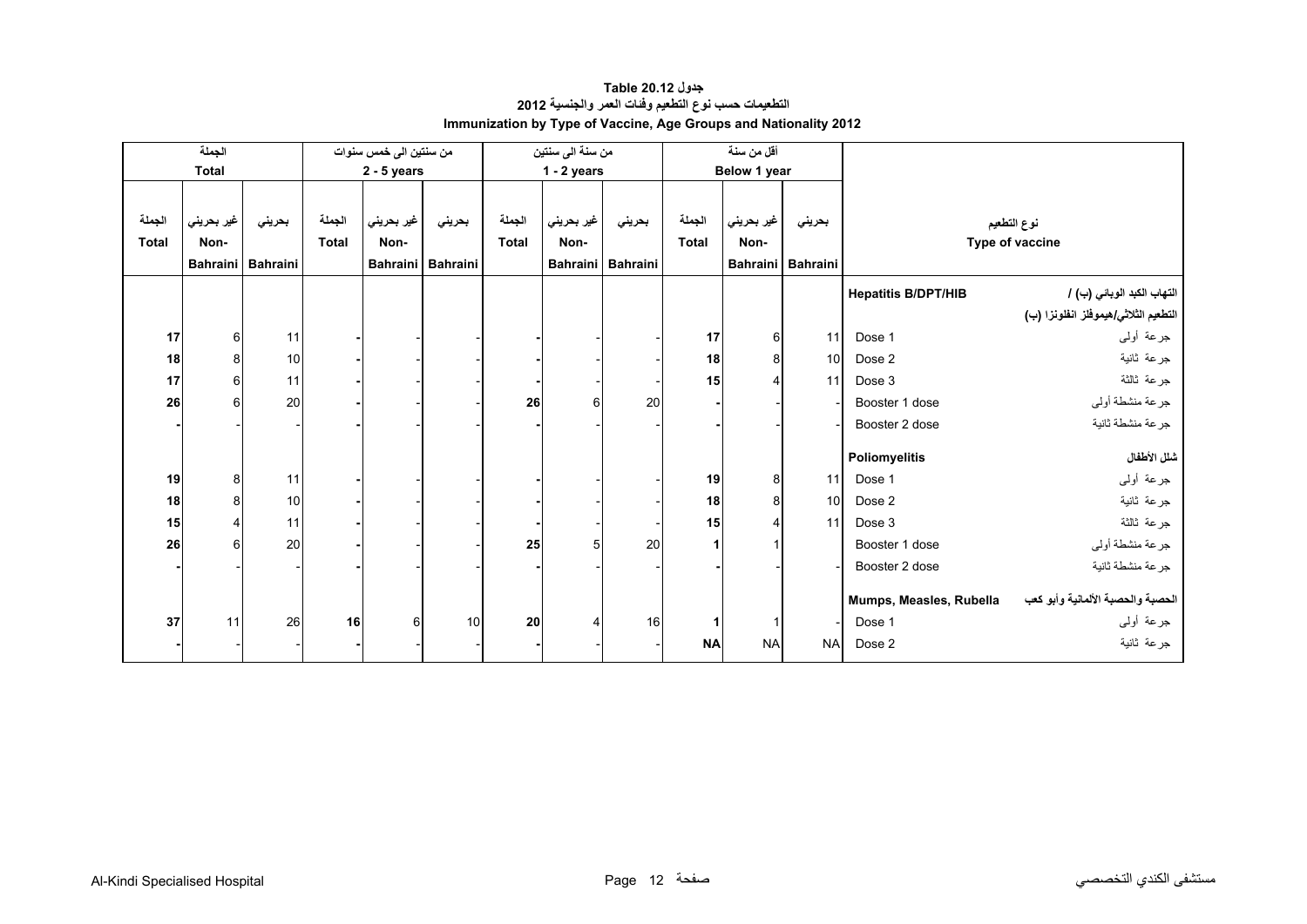**جدول 20.13 Table الوفيات حسب التشخيص الرئيسي للوفاة ومدة اإلقامة والجنسية والنوع<sup>2012</sup> Deaths by Principal Diagnosis , Length of Stay, Nationality and Sex 2012** 

<span id="page-11-0"></span>

|                        | الجملة<br><b>Total</b> |                      |                        | 48 ساعة فاكثر<br>48 hrs & over |                      |                        | أقل من 48 ساعة<br>Less than 48 hrs |                      |                                                       |                                                                                                                                                                 | رمز<br>التصنيف        |
|------------------------|------------------------|----------------------|------------------------|--------------------------------|----------------------|------------------------|------------------------------------|----------------------|-------------------------------------------------------|-----------------------------------------------------------------------------------------------------------------------------------------------------------------|-----------------------|
| الجملة<br><b>Total</b> | غير بحريني<br>Non-Bah  | بحريني<br><b>Bah</b> | الجملة<br><b>Total</b> | غير بحريني<br>Non-Bah          | بحريني<br><b>Bah</b> | الجملة<br><b>Total</b> | غير بحريني<br>Non-Bah              | بحريني<br><b>Bah</b> | النوع<br>Sex                                          | التشخيص الرئيسى للوفاة<br><b>Principal Diagnosis of Death</b>                                                                                                   | <b>ICD10-</b><br>Code |
|                        |                        |                      |                        |                                |                      |                        |                                    |                      | - Male<br>ذكر<br>أنثى<br>- Female<br>جملة<br>- Total  | أمراض الدم وأعضاء تكوين الدم واضطرابات<br>معبنة تكتنف أجهز ة المناعة<br>Diseases of the blood & blood-forming organs and<br>disorder involving immune mechanism | D50-D89               |
|                        |                        |                      |                        |                                |                      |                        |                                    |                      | أذكر<br>- Male<br>أننى<br>-lFemale<br>جملة<br>- Total | الجملة<br>Total                                                                                                                                                 |                       |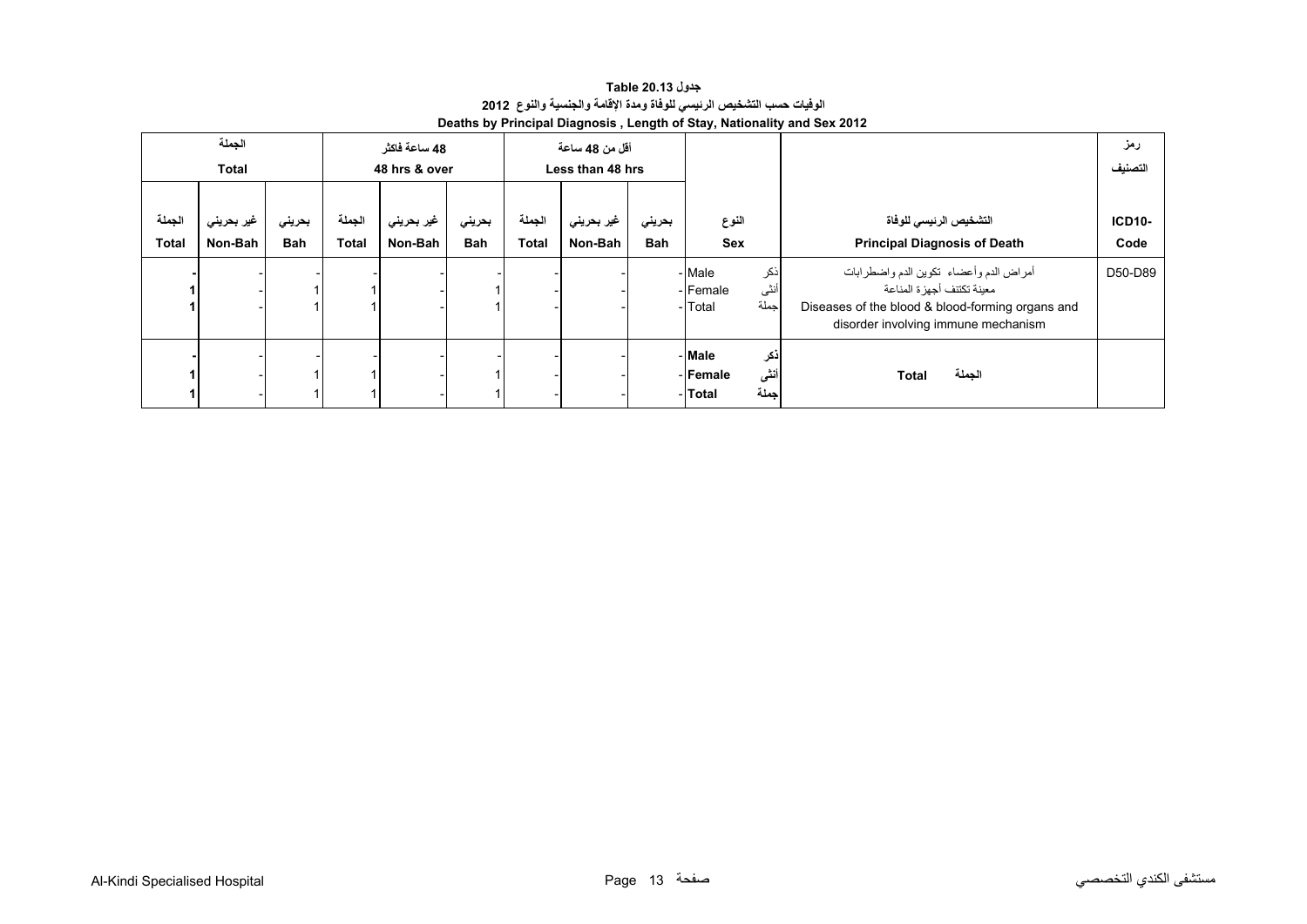#### **جدول 20.14 Table الخروج (أحياء وأموات) حسب التشخيص الرئيسي والجنسية والنوع <sup>2012</sup> Discharges (Alive and Dead) by Principal Diagnosis, Nationality and Sex 2012**

<span id="page-12-0"></span>

| الأجمالي     | <b>Total</b> |       |          |       | Non-Bahraini الجملة |       |          | Bahraini غير بحريني |             |       |          | حريني |                                                                                                                                                                | رمز           |
|--------------|--------------|-------|----------|-------|---------------------|-------|----------|---------------------|-------------|-------|----------|-------|----------------------------------------------------------------------------------------------------------------------------------------------------------------|---------------|
| العام        | Female       |       | Male أنش |       | Female ذکر          |       | Male أنش |                     | Female ذکر  |       | Male أنش | :کر   |                                                                                                                                                                | التصنيف       |
| Grand        | ميت          | حى    | میت      | حي    | میت                 | حى    | میت      | حى                  | میت         | حى    | میت      | حي    | التشخيص الرئيسي                                                                                                                                                | <b>ICD-10</b> |
| <b>Total</b> | Dead         | Alive | Dead     | Alive | <b>Dead</b>         | Alive | Dead     | Alive               | <b>Dead</b> | Alive | Dead     | Alive | <b>Principal Diagnosis</b>                                                                                                                                     | Code          |
|              |              |       |          |       |                     |       |          |                     |             |       |          |       | الأمراض المعدية والطفيلية<br>Infectious & parasitic diseases                                                                                                   | A00-B99       |
| 51           |              | 18    |          | 33    |                     |       |          | 3                   |             | 17    |          | 30    | الأورام<br>Neoplasms                                                                                                                                           | C00-D48       |
| 71           |              | 25    |          | 45    |                     | 11    |          | q                   |             | 14    |          | 36    | أمراض الدم وأعضاء تكوين الدم<br>واضطرابات معينة تكتنف أجهزة المناعة<br>Diseases of the blood & blood-forming organs<br>and disorder involving immune mechanism | D50-D89       |
| 200          |              | 110   |          | 90    |                     | 17    |          | 20                  |             | 93    |          | 70    | أمراض الغدد الصماء والتغذية والتمثيل الغذائبي<br>Endocrine, Nutritional & Metabolic Diseases                                                                   | E00-E90       |
|              |              |       |          |       |                     |       |          |                     |             |       |          |       | الاضطر ابات العقلبة والسلوكبة<br>Mental & behavioural disorder                                                                                                 | F00-F99       |
| 2            |              |       |          |       |                     |       |          |                     |             |       |          |       | أمراض الجهاز العصبي<br>Diseases of the nervous system                                                                                                          | G00-G99       |
|              |              |       |          | c     |                     |       |          |                     |             |       |          |       | أمراض العين وملحقاتها<br>Diseases of the Eye and Adnexa                                                                                                        | H00-H59       |
| 86           |              | 30    |          | 56    |                     | 10    |          | 11                  |             | 20    |          | 45    | الاضطرابات بالإذن والنتوء الحلمي<br>Diseases of the Ear and Mustoid process                                                                                    | H60-H95       |
| 60           |              | 15    |          | 45    |                     |       |          | 13                  |             | 15    |          | 32    | أمراض الجهاز الدوري<br>Diseases of the circulatory system                                                                                                      | 100-199       |
| 270          |              | 105   |          | 165   |                     | 30    |          | 45                  |             | 75    |          | 120   | أمراض الجهاز التنفسي<br>Diseases of the respiratory system                                                                                                     | J00-J99       |
| 480          |              | 180   |          | 300   |                     | 30    |          | 50                  |             | 150   |          | 250   | أمراض الجهاز الهضمى<br>Diseases of the digestive system                                                                                                        | K00-K93       |
| 37           |              | 10    |          | 27    |                     |       |          |                     |             | 10    |          | 25    | أمراض الجلد والنسيج الخلوى تحت الجلد<br>Diseases of the skin & subcutaneous tissue                                                                             | L00-L99       |